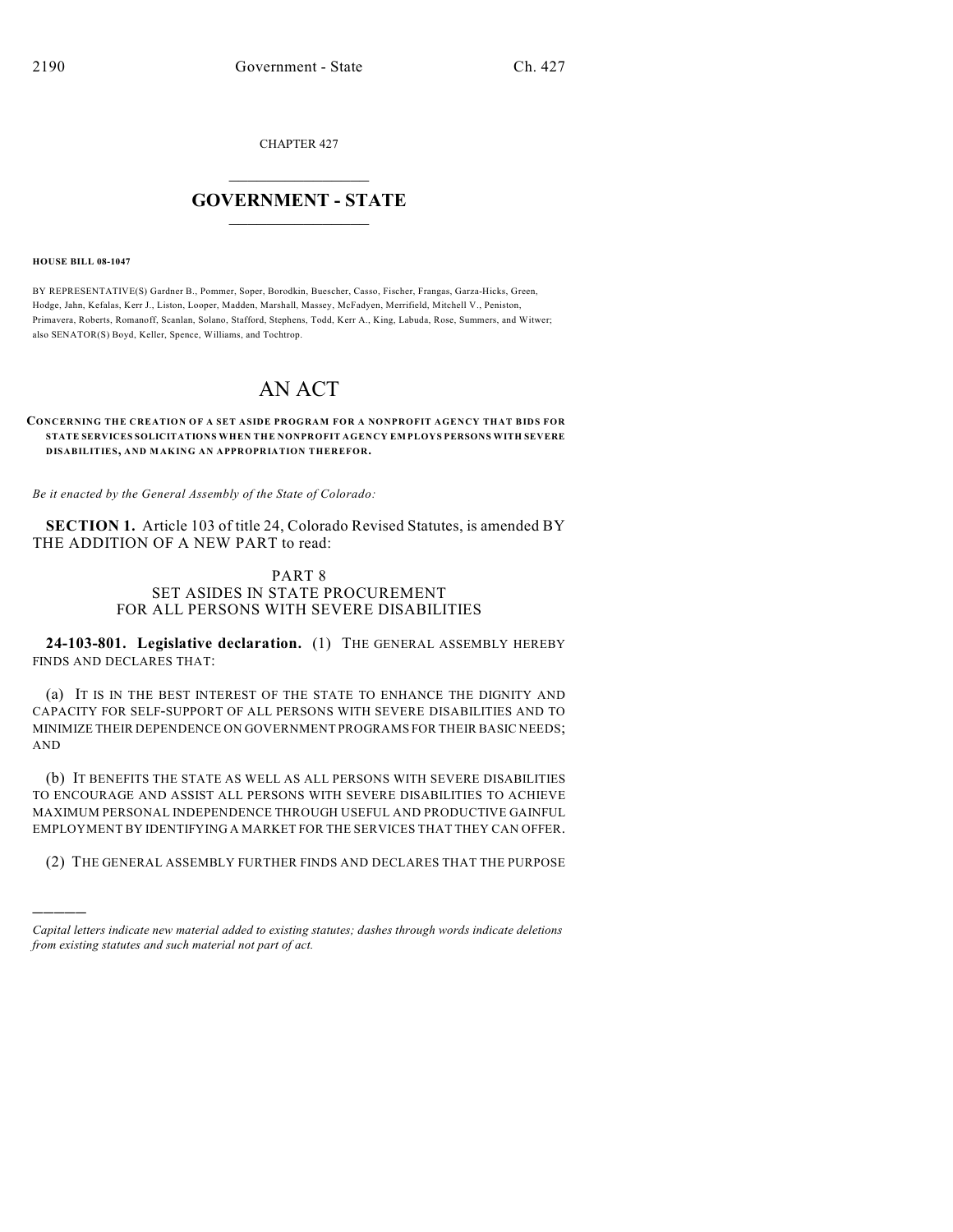#### Ch. 427 Government - State 2191

OF THIS ACT IS TO CREATE A SET ASIDE PROGRAM FOR NONPROFIT AGENCIES THAT EMPLOY ANY PERSONS WITH SEVERE DISABILITIES AND TO ALLOW NONPROFIT AGENCIES TO BID ON CERTAIN TYPES OF SERVICES SOLICITATIONS. IN FURTHERANCE OF THIS PURPOSE, THE GENERAL ASSEMBLY RECOGNIZES THAT IT IS IN THE BEST INTERESTS OF ALL PERSONS WITH SEVERE DISABILITIES THAT THE EMPLOYMENT OPTIONS CREATED PURSUANT TO THIS ACT EXPAND THE OPPORTUNITIES FOR ALL PERSONS WITH SEVERE DISABILITIES TO WORK IN INTEGRATED EMPLOYMENT **SETTINGS** 

**24-103-802. Definitions.** AS USED IN THIS PART 8, UNLESS THE CONTEXT OTHERWISE REQUIRES:

(1) "BUNDLING" MEANS A STATE AGENCY CONSOLIDATING TWO OR MORE SOLICITATIONS FOR SERVICES PREVIOUSLY PROVIDED OR PERFORMED UNDER SEPARATE SMALLER CONTRACTS INTO A SINGLE SOLICITATION THAT IS LIKELY TO BE UNSUITABLE FOR AWARD TO A NONPROFIT AGENCY DUE TO ANY OF THE FOLLOWING:

(a) THE DIVERSITY, SIZE, OR SPECIALIZED NATURE OF THE ELEMENTS OF THE REQUIRED SERVICES;

(b) THE AGGREGATE DOLLAR VALUE OF THE ANTICIPATED AWARD; OR

(c) THE GEOGRAPHICAL DISPERSION OF THE CONTRACT PERFORMANCE SITES.

(2) "DEPARTMENT" MEANS THE DEPARTMENT OF HUMAN SERVICES.

(3) "NONPROFIT AGENCY" MEANS A PRIVATE NONPROFIT ORGANIZATION ESTABLISHED UNDER THE LAWS OF THE UNITED STATES OR THIS STATE THAT IS OPERATED IN THE INTEREST OF PERSONS WITH SEVERE DISABILITIES OR THAT SPECIALIZES IN SERVICES FOR PERSONS WITH SEVERE DISABILITIES, THE NET INCOME OF WHICH DOES NOT BENEFIT IN WHOLE OR IN PART ANY SHAREHOLDER OR OFFICER.

(4) "SELF-CERTIFIED VENDOR" MEANS A NONPROFIT AGENCY THAT HAS APPLIED AND BEEN APPROVED BY THE DEPARTMENT TO BID ON CERTAIN SERVICES SOLICITATIONS PURSUANT TO THIS PART 8.

(5) "SERVICES SOLICITATION" MEANS A SOLICITATION BY A STATE AGENCY FOR THE FURNISHING OF LABOR, TIME, OR EFFORT BY A CONTRACTOR NOT INVOLVING THE DELIVERY OF A SPECIFIC END PRODUCT OTHER THAN PRODUCTS THAT ARE MERELY INCIDENTAL TO THE REQUIRED PERFORMANCE.

(6) "SEVERE DISABILITY" MEANS ONE OR MORE PHYSICAL OR MENTAL DISABILITIES THAT CONSTITUTE A SUBSTANTIAL IMPAIRMENT TO EMPLOYMENT AND THAT ARE OF SUCH A NATURE AS TO REQUIRE MULTIPLE VOCATIONAL REHABILITATION SERVICES OVER AN EXTENDED PERIOD.

(7) "STATE AGENCY" MEANS ANY STATE OFFICE, DEPARTMENT, COMMISSION, INSTITUTION, OR BUREAU, OR ANY AGENCY, DIVISION, OR UNIT WITHIN A DEPARTMENT OR OFFICE. NOTWITHSTANDING THE PROVISIONS OF SECTION 24-101-105, "STATE AGENCY" SHALL INCLUDE EACH INSTITUTION OF HIGHER EDUCATION AND THE COLORADO COMMISSION ON HIGHER EDUCATION. "STATE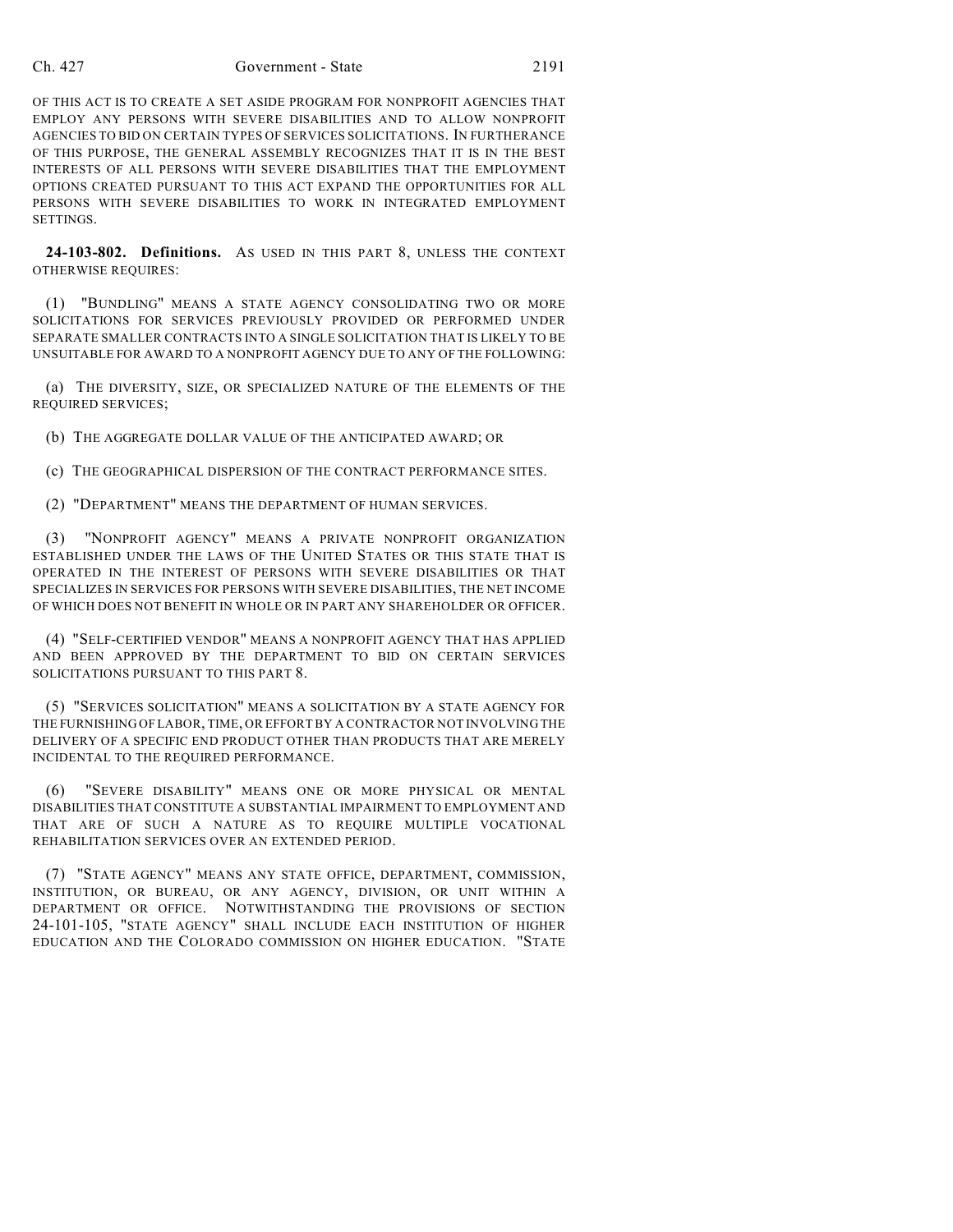AGENCY" SHALL NOT INCLUDE ANY MUNICIPALITY, COUNTY, SCHOOL DISTRICT, SPECIAL DISTRICT, OR ANY OTHER LOCAL GOVERNMENT IN THE STATE.

**24-103-803. Nonprofit agencies - self-certified vendor list - creation.** (1) ANY NONPROFIT AGENCY THAT IS INTERESTED IN PERFORMING STATE SERVICES AND THAT WOULD LIKE TO BID ON SOLICITATIONS FOR SUCH SERVICES THROUGH THE SET ASIDE PROGRAM CREATED IN THIS PART 8 SHALL FIRST APPLY TO THE DEPARTMENT, IN A MANNER TO BE DETERMINED BY THE DEPARTMENT, TO BECOME A SELF-CERTIFIED VENDOR PURSUANT TO THIS SECTION.

(2) THE DEPARTMENT SHALL ACCEPT APPLICATIONS FROM ANY NONPROFIT AGENCY THAT SEEKS TO BECOME A SELF-CERTIFIED VENDOR TO BID ON CERTAIN SERVICES SOLICITATIONS. IN ORDER FOR A NONPROFIT AGENCY TO BECOME A SELF-CERTIFIED VENDOR, THE NONPROFIT AGENCY SHALL CERTIFY THAT:

(a) THE NONPROFIT AGENCY IS AN INDEPENDENT TAX-EXEMPT CHARITABLE OR SOCIAL WELFARE ORGANIZATION OPERATING UNDER SECTION 501 (c) (3) OF THE FEDERAL "INTERNAL REVENUE CODE OF 1986", AS AMENDED;

(b) THE NONPROFIT AGENCY IS REGISTERED ON THE CENTRALIZED SUPPLIER DATABASE OF ALL BUSINESSES THAT ARE INTERESTED IN PROVIDING GOODS AND SERVICES TO THE STATE, WHICH DATABASE IS CREATED BY THE EXECUTIVE DIRECTOR OF THE DEPARTMENT OF PERSONNEL PURSUANT TO SECTION 24-102-202.5;

(c) THE NONPROFIT AGENCY SATISFIES THE STATUTORY REQUIREMENTS TO BE ELIGIBLE TO BID ON A STATE SERVICES SOLICITATION PURSUANT TO SECTION 24-103-401 AND ANY RULES PROMULGATED BY THE DEPARTMENT OF PERSONNEL IN FURTHERANCE OF SAID SECTION;

(d) THE NONPROFIT AGENCY WOULD BE CAPABLE OF HIRING AND WOULD EMPLOY PEOPLE TO PERFORM ANY SERVICE FOR WHICH THE NONPROFIT AGENCY BIDS, AND THAT OF THOSE PEOPLE EMPLOYED A TOTAL OF SEVENTY-FIVE PERCENT WOULD BE PERSONS WITH SEVERE DISABILITIES AND A MINIMUM OF TWENTY PERCENT WOULD BE PERSONS WITH SEVERE DISABILITIES WHO HAVE DEVELOPMENTAL DISABILITIES AS DEFINED IN SECTION 27-10.5-102, C.R.S.; AND

(e) ANY OTHER CRITERIA CONSISTENT WITH THE PURPOSES OF THIS PART 8 THAT ARE DEEMED NECESSARY BY THE DEPARTMENT.

(3) THE DEPARTMENT SHALL CREATE AND MAINTAIN A LIST OF ALL NONPROFIT AGENCIES THAT HAVE ATTAINED SELF-CERTIFIED VENDOR STATUS AND SHALL MAKE THE LIST AVAILABLE TO THE DEPARTMENT OF PERSONNEL. THE DEPARTMENT OF PERSONNEL SHALL DISTRIBUTE THE LIST TO EACH STATE AGENCY.

(4) A NONPROFIT AGENCY'S SELF-CERTIFIED VENDOR STATUS IS VALID FOR ONE YEAR AFTER THE DATE THAT THE NONPROFIT AGENCY'S SELF-CERTIFICATION APPLICATION WAS APPROVED. AFTER ONE YEAR, A NONPROFIT AGENCY IS REQUIRED TO REAPPLY TO THE DEPARTMENT FOR SELF-CERTIFIED VENDOR STATUS TO BE ELIGIBLE TO RESPOND TO A SET ASIDE SOLICITATION PURSUANT TO THIS PART 8.

(5) (a) NOTHING IN THIS PART 8 SHALL BE CONSTRUED TO REQUIRE A NONPROFIT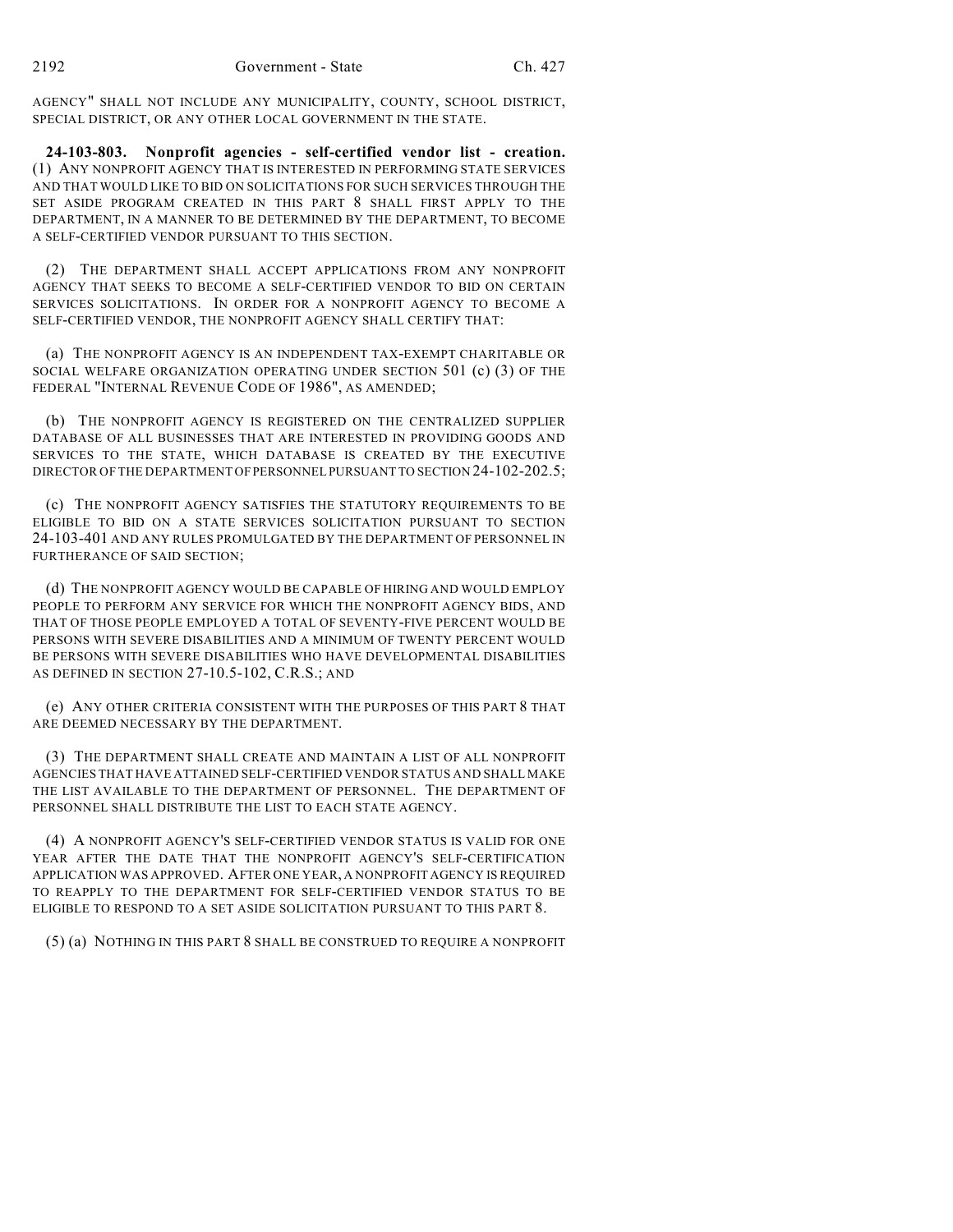AGENCY THAT SEEKS TO RESPOND TO SERVICES SOLICITATIONS TO BECOME A SELF-CERTIFIED VENDOR; EXCEPT THAT A NONPROFIT AGENCY SHALL NOT BE ELIGIBLE TO BID FOR A SET ASIDE SOLICITATION PURSUANT TO THIS PART 8 UNLESS THE NONPROFIT AGENCY IS SELF-CERTIFIED PURSUANT TO THIS SECTION.

(b) NOTHING IN THIS PART 8 SHALL BE CONSTRUED TO PREVENT A NONPROFIT AGENCY FROM BIDDING ON ANY STATE AGENCY SOLICITATION THAT IS NOT A SET ASIDE SOLICITATION PURSUANT TO THIS PART 8.

**24-103-804. Services solicitations - categorical identification.** (1) (a) THE DEPARTMENT OF PERSONNEL SHALL PUBLISH A LIST OF THE SERVICES THAT STATE AGENCIES SEEK THROUGH SERVICES SOLICITATIONS AND SHALL MAKE THE LIST AVAILABLE TO NONPROFIT AGENCIES ON AN ANNUAL BASIS. AS PART OF A NONPROFIT AGENCY'S APPLICATION TO BECOME A SELF-CERTIFIED VENDOR PURSUANT TO SECTION 24-103-803, THE NONPROFIT AGENCY SHALL SPECIFY THE TASKS AND ACTIVITIES THAT IT IS ABLE TO PERFORM FOR STATE AGENCIES BASED ON THE LIST CREATED BY THE DEPARTMENT OF PERSONNEL.

(b) THE DEPARTMENT SHALL REVIEW EACH APPLICATION SUBMITTED PURSUANT TO PARAGRAPH (a) OF THIS SUBSECTION (1) AND CREATE A LIST OF THE TYPES OF TASKS AND ACTIVITIES THAT IT DEEMS APPROPRIATE FOR A SELF-CERTIFIED VENDOR TO PERFORM. THE DEPARTMENT SHALL CREATE AN INITIAL TASKS AND ACTIVITIES LIST WITHIN NINETY DAYS AFTER THE EFFECTIVE DATE OF THIS SUBSECTION (1) AND SHALL REVIEW AND UPDATE THE LIST AT LEAST ANNUALLY.

(2) AFTER CREATING THE TASKS AND ACTIVITIES LIST PURSUANT TO SUBSECTION (1) OF THIS SECTION, THE DEPARTMENT SHALL MEET WITH THE STATE PURCHASING DIRECTOR OR THE DIRECTOR'S DESIGNEE TO DETERMINE THE TYPES OF SERVICES SOLICITATIONS THAT WOULD INVOLVE SOME OR ALL OF THE TASKS OR ACTIVITIES SPECIFIED ON THE LIST AND THAT COULD BE SUCCESSFULLY PERFORMED BY SELF-CERTIFIED VENDORS.THE DEPARTMENT AND THE STATE PURCHASING DIRECTOR OR THE DIRECTOR'S DESIGNEE SHALL SOLICIT INPUT FROM THE PURCHASING DIRECTOR OF EACH STATE AGENCY REGARDING THE NATURE OF SERVICES FOR WHICH THE STATE AGENCY PERIODICALLY ISSUES SOLICITATIONS FOR BIDS AND THE TYPE OF SERVICES THAT THE STATE AGENCY BELIEVES COULD BE SUCCESSFULLY PERFORMED BY A SELF-CERTIFIED VENDOR. WITHIN NINETY DAYS AFTER THE ESTABLISHMENT OF THE LIST OF TASKS AND ACTIVITIES CREATED PURSUANT TO SUBSECTION (1) OF THIS SECTION, THE DEPARTMENT SHALL CREATE A LIST OF THE TYPES OF SERVICES SOLICITATIONS THAT IT DEEMS APPROPRIATE FOR A SELF-CERTIFIED VENDOR TO PERFORM. THE LIST SHALL BE REFERRED TO AS THE "SERVICES SET ASIDE LIST". THE DEPARTMENT SHALL REVIEW AND UPDATE THE LIST AT LEAST ANNUALLY.

(3) THE DEPARTMENT SHALL PROVIDE THE SERVICES SET ASIDE LIST TO THE STATE PURCHASING DIRECTOR. THE STATE PURCHASING DIRECTOR SHALL PROVIDE THE SERVICES SET ASIDE LIST TO THE PURCHASING DIRECTOR OF EACH STATE AGENCY AND SHALL MAKE THE LIST AVAILABLE TO ANY NONPROFIT AGENCY THAT IS SELF-CERTIFIED TO BID ON SERVICES SOLICITATIONS PURSUANT TO THIS PART 8.

**24-103-805. Contract set asides - bid process created by department of personnel - obligation of state agencies - rules.** (1) ANY STATE AGENCY THAT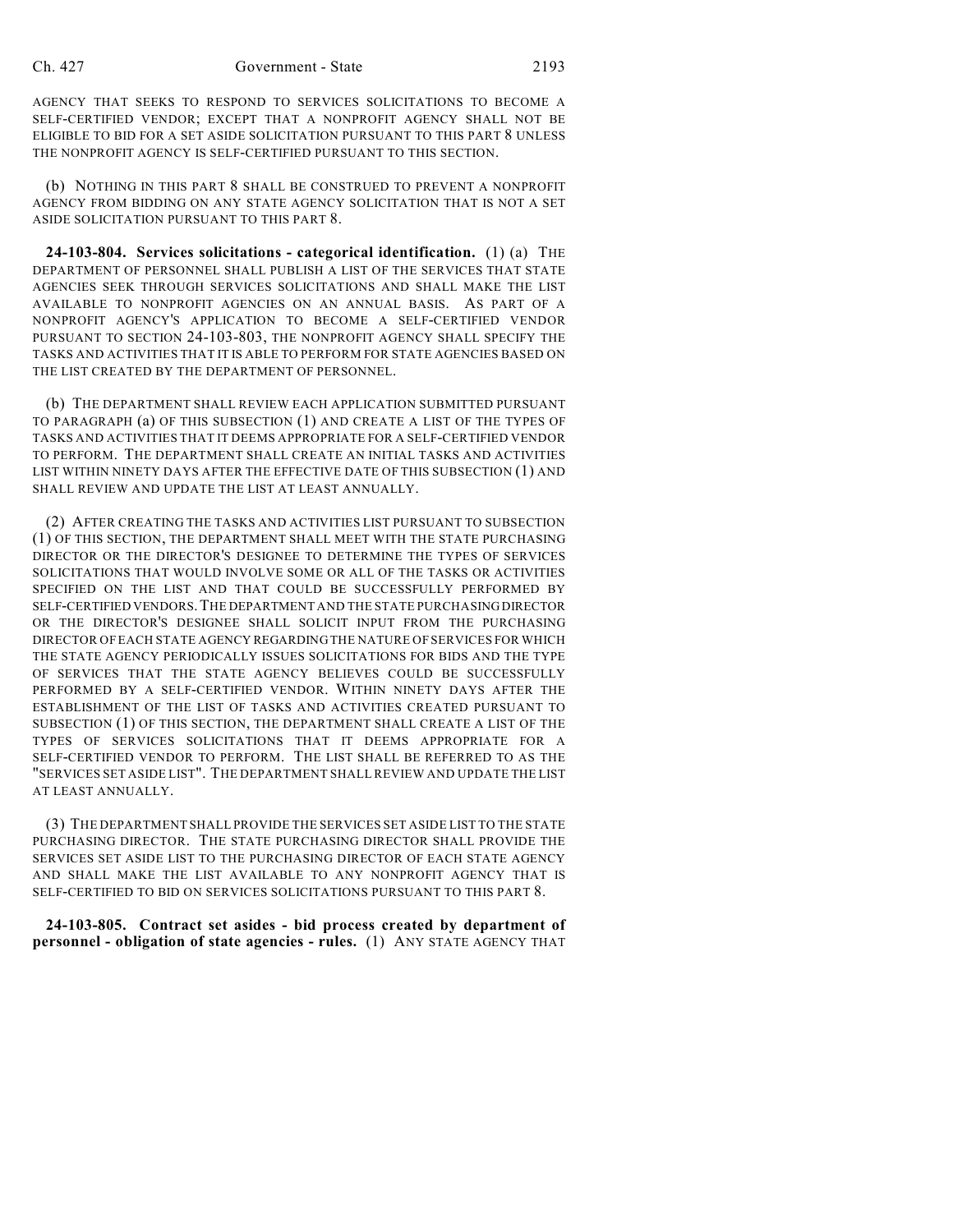INTENDS TO SOLICIT BIDS FOR A SERVICE THAT IS INCLUDED ON THE SERVICES SET ASIDE LIST CREATED PURSUANT TO SECTION 24-103-804 SHALL FIRST SOLICIT BIDS FROM SELF-CERTIFIED VENDORS FOR SUCH SERVICE AND SHALL FOLLOW THE PROCEDURES SPECIFIED IN THIS SUBSECTION (1):

(a) IF TWO OR MORE SELF-CERTIFIED VENDORS BID ON THE SOLICITATION FOR THE SERVICES, THE PURCHASING DIRECTOR OF THE STATE AGENCY SHALL AWARD A CONTRACT TO ONE OF THE SELF-CERTIFIED VENDORS BASED ON A COMPETITIVE PRICE DETERMINATION.

(b) IF ONE SELF-CERTIFIED VENDOR BIDS ON THE SOLICITATION FOR THE SERVICES, THE PURCHASING DIRECTOR OF THE STATE AGENCY SHALL AWARD A CONTRACT TO THE SELF-CERTIFIED VENDOR AND SHALL ENSURE THAT THE CONTRACT IS AWARDED AT A FAIR AND REASONABLE PRICE OF UP TO FIFTEEN PERCENT ABOVE THE FAIR MARKET VALUE OF THE SERVICES, SUBJECT

TO AVAILABLE APPROPRIATIONS.

(c) IF THE STATE AGENCY DOES NOT RECEIVE A BID FROM ANY SELF-CERTIFIED VENDOR FOR THE SERVICES, THE STATE AGENCY IS PERMITTED TO PROCURE THE SERVICES THROUGH OTHER APPROVED PROCUREMENT METHODS AND SHALL NOT BE SUBJECT TO THE REQUIREMENTS OF THIS PART 8 FOR THAT SPECIFIC SOLICITATION.

(2) THE DEPARTMENT OF PERSONNEL SHALL, WITHIN ONE HUNDRED EIGHTY DAYS AFTER THE EFFECTIVE DATE OF THIS SUBSECTION (2), ESTABLISH A PROCESS WHEREBY ANY STATE AGENCY THAT INTENDS TO SOLICIT BIDS FOR A SERVICE THAT IS INCLUDED ON THE SERVICES SET ASIDE LIST CREATED PURSUANT TO SECTION 24-103-804 MAY SOLICIT BIDS SOLELY FROM SELF-CERTIFIED VENDORS.

(3) ANY STATE AGENCY THAT HAS AWARDED A SOLICITATION FOR SERVICES TO A SELF-CERTIFIED VENDOR PURSUANT TO PARAGRAPH (a) OR (b) OF SUBSECTION (1) OF THIS SECTION SHALL, BEFORE THE EXPIRATION OF THE TERM OF THE CONTRACT, RENEGOTIATE A FAIR AND REASONABLE PRICE FOR THE SERVICES WITH THE SELF-CERTIFIED VENDOR THAT HAS PERFORMED THE SERVICES FOR THE STATE AGENCY. THE STATE AGENCY IS NOT PERMITTED TO SOLICIT NEW BIDS FOR THE SERVICES PERFORMED BY THE SELF-CERTIFIED VENDOR UNLESS ONE OF THE FOLLOWING OCCURS:

(a) THE NONPROFIT AGENCY THAT IS THE SELF-CERTIFIED VENDOR NO LONGER WISHES TO PERFORM THE SERVICES FOR THE STATE AGENCY;

(b) THE STATE AGENCY DECIDES TO PERFORM THE SERVICES INTERNALLY AND HIRES EMPLOYEES WHO WILL BE EMPLOYEES OF THE STATE TO PERFORM THE SERVICES;

(c) THE STATE AGENCY NO LONGER NEEDS THE SERVICE THAT WAS PROVIDED BY THE SELF-CERTIFIED VENDOR; OR

(d) THE SELF-CERTIFIED VENDOR HAS NOT MET THE REQUIREMENTS FOR THE SERVICES OFFERED.

(4) ANY STATE AGENCY THAT IS REQUIRED TO SOLICIT BIDS FOR A SERVICE THAT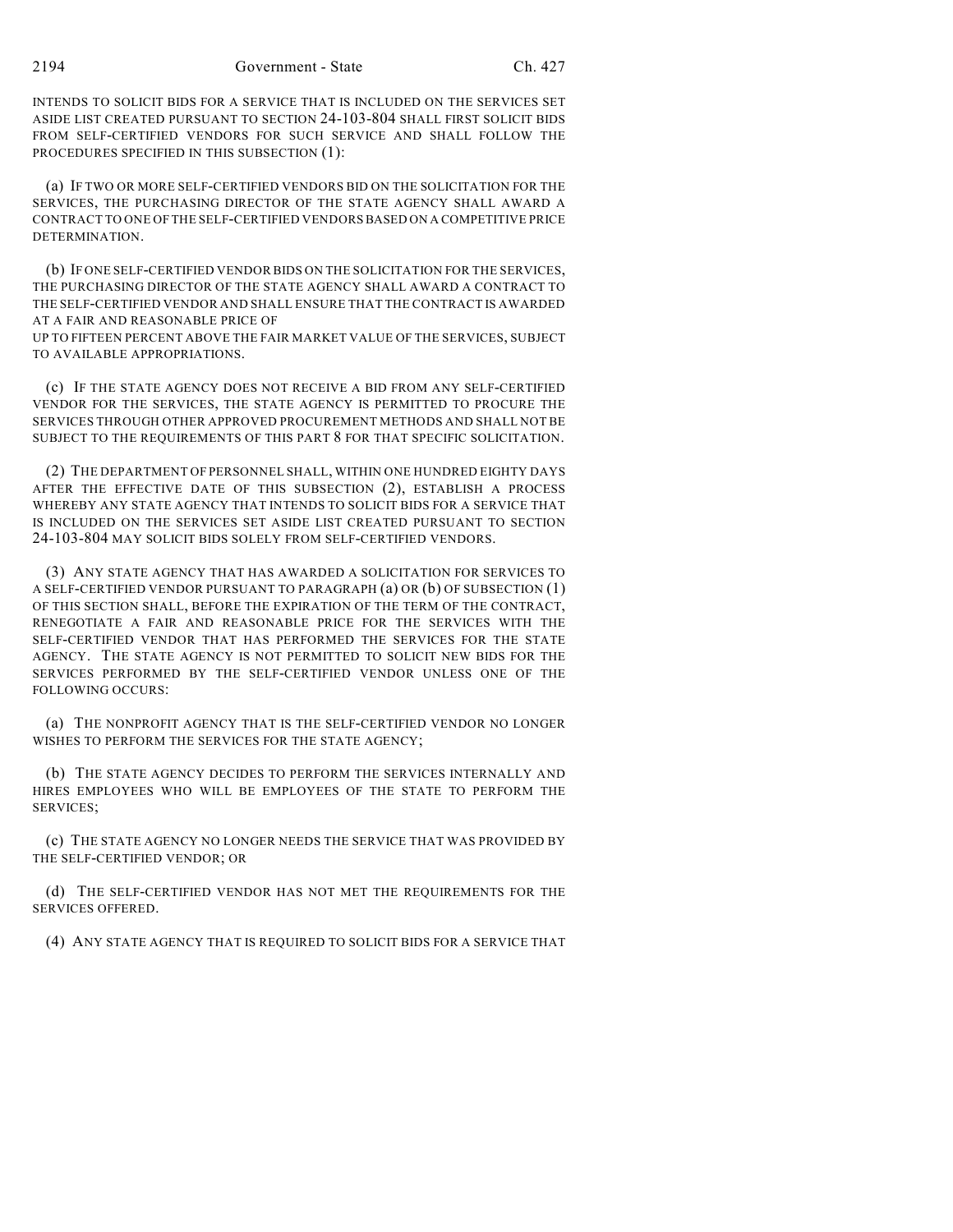## Ch. 427 Government - State 2195

IS INCLUDED ON THE SERVICES SET ASIDE LIST IS PROHIBITED FROM BUNDLING THE SERVICE WITH ONE OR MORE OTHER SERVICES NOT INCLUDED ON THE SERVICES SET ASIDE LIST BEFORE SOLICITING BIDS FROM SELF-CERTIFIED VENDORS PURSUANT TO THIS SECTION. IF THE STATE AGENCY HAS NOT RECEIVED A BID FROM ANY SELF-CERTIFIED VENDOR AND IS THEREFORE AUTHORIZED TO PROCURE THE SERVICES THROUGH OTHER APPROVED PROCUREMENT METHODS, THE BUNDLING PROHIBITION SHALL NO LONGER APPLY TO THE STATE AGENCY FOR THAT SPECIFIC SOLICITATION FOR SERVICES.

(5) THE DEPARTMENT OF PERSONNEL SHALL PROMULGATE RULES TO IMPLEMENT THE REQUIREMENTS OF THIS SECTION PURSUANT TO SECTION 24-102-101. SUCH RULES SHALL BE PROMULGATED IN ACCORDANCE WITH THE PROVISIONS OF ARTICLE 4 OF THIS TITLE.

(6) ANY STATE AGENCY THAT HAS AWARDED A SOLICITATION FOR SERVICES TO A SELF-CERTIFIED VENDOR PURSUANT TO THIS PART 8 SHALL REPORT TO THE DEPARTMENT OF PERSONNEL REGARDING THE PROGRESS OF THE SOLICITATION IN A MANNER AND FREQUENCY TO BE DETERMINED BY THE DEPARTMENT OF PERSONNEL.

**24-103-806. Compliance with state and federal laws.** ANY SELF-CERTIFIED VENDOR THAT IS AWARDED A SOLICITATION FOR SERVICES PURSUANT TO THIS PART 8 IS REQUIRED TO COMPLY WITH STATE AND FEDERAL LAWS REGARDING EMPLOYEE COMPENSATION, EMPLOYEE PROTECTIONS, WORKERS' COMPENSATION, AND WORKPLACE SAFETY.

**24-103-807. Additional requirements.** ANY SELF-CERTIFIED VENDOR THAT BIDS TO PERFORM A SERVICES SOLICITATION SHALL INCLUDE IN THE BID THE PERCENTAGE OF THE TOTAL CONTRACT PRICE THAT IT WILL SPEND ON THE SALARY OR WAGES OF THE EMPLOYEES HIRED TO PERFORM THE SERVICES SOLICITATION, NOT INCLUDING THE SALARY OR WAGES FOR ADMINISTRATIVE STAFF OR EMPLOYEES.

**SECTION 2. Appropriation- adjustments to the 2008 long bill.** (1) In addition to any other appropriation, there is hereby appropriated, out of any moneys in the general fund not otherwise appropriated, to the department of human services, for allocation to the office of operations, for the fiscal year beginning July 1, 2008, the sum of twenty-three thousand eight hundred dollars (\$23,800) and 0.5 FTE, or so much thereof as may be necessary, for the implementation of this act.

(2) For the implementation of this act, the general fund appropriation to the controlled maintenance trust fund made in section 23 of the annual general appropriation act, for the fiscal year beginning July 1, 2008, shall be decreased by twenty-three thousand eight hundred dollars (\$23,800).

**SECTION 3. Effective date - applicability.** (1) This act shall take effect at 12:01 a.m. on the day following the expiration of the ninety-day period after final adjournment of the general assembly that is allowed for submitting a referendum petition pursuant to article V, section 1 (3) of the state constitution, (August 6, 2008, if adjournment sine die is on May 7, 2008); except that, if a referendum petition is filed against this act or an item, section, or part of this act within such period, then the act, item, section, or part, if approved by the people, shall take effect on the date of the official declaration of the vote thereon by proclamation of the governor.